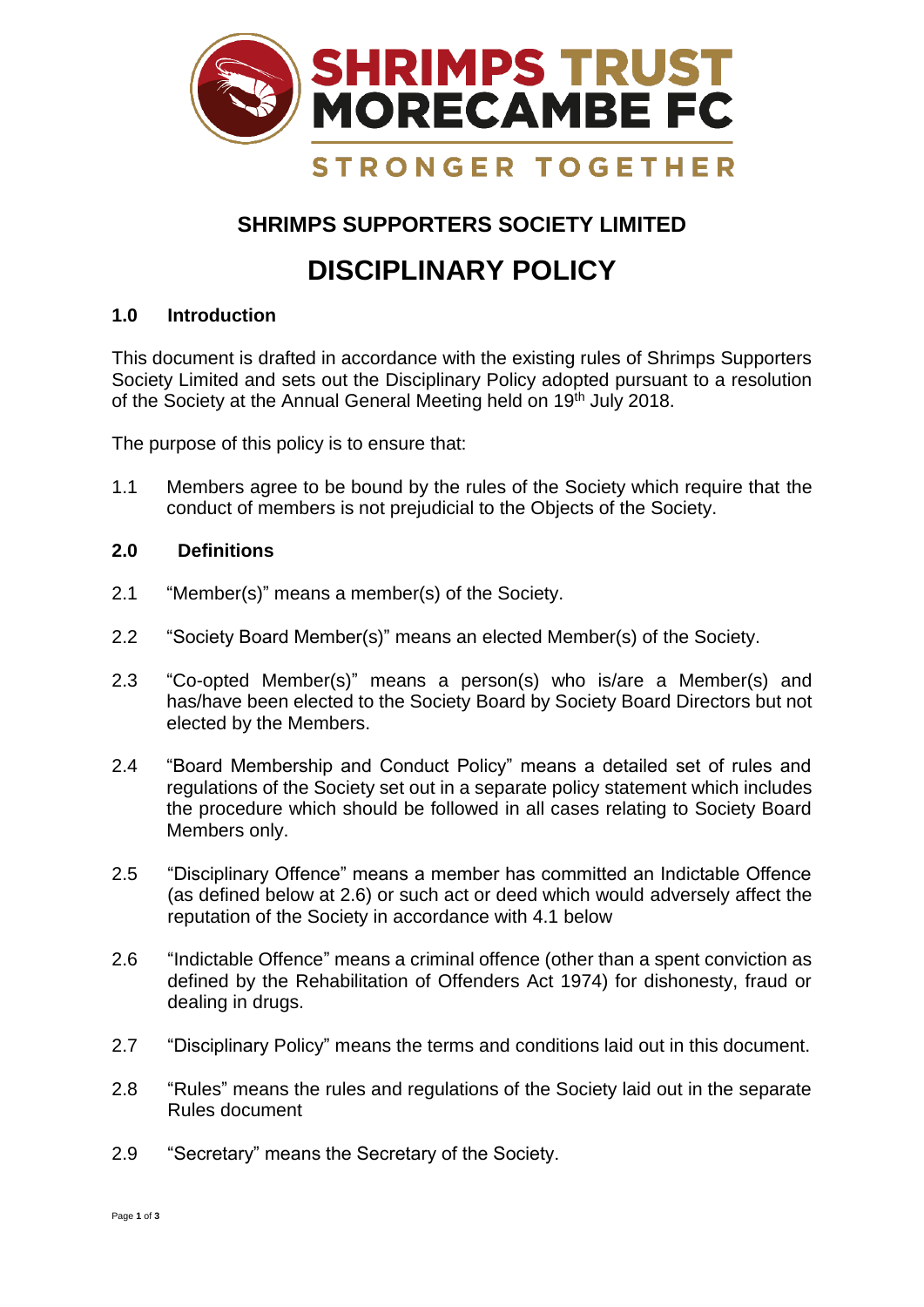- 2.10 "Chair" means the elected chair of the Society Board.
- 2.11 "Society" means "Shrimps Supporters' Society Limited" (also known as[ Shrimps Trust).
- 2.12 "Society Board" means the Board of the Society including any Co-opted Members.

#### **3.0 Co-opted Society Board Members**

3.1 Co-opted Society Board Members may not serve on a disciplinary committee.

#### **4.0 Procedure**

- 4.1 Where any Member is deemed by a majority of the Society Board to have committed a Disciplinary Offence as defined in this document or has otherwise acted in a way which a majority of the Society Board believe is in contrast to the spirit of this document and/or the Rules, they shall be at liberty to constitute a Disciplinary Committee ("the Disciplinary Committee") to determine the facts relating to the matter and take such measures as the Committee sees fit. If the Society Board decides to constitute a Disciplinary Committee the Member(s) concerned will be suspended from membership of the Society and shall not be entitled to vote nor attend general meetings for the period of suspension.
- 4.2 The Disciplinary Committee will consist of the then Chair and Vice-Chair of the Society Board unless one or both of them is the subject of the disciplinary action, in which case another member of the Society Board will be selected by the Society Board as Chair of the Disciplinary Committee. In addition up to 3 but no less than 2 other Society Board members (who shall not be the subject of the disciplinary action) shall sit on the Disciplinary Committee. The Chair of the Disciplinary Committee shall have the casting vote if necessary.
- 4.3 Either the Society Board or the Member(s) who are the subject of the hearing may request for an independent member to join the Disciplinary Committee. The independent member will be selected on the basis of mutual agreement, and shall for the avoidance of doubt not be someone who has served with any of the subjects of the hearing on any board or committee, and shall ideally not be a member of the Society itself.
- 4.4 In the event that it is not possible to agree the identity of the independent member, Supporters Direct will select the independent member.
- 4.5 All members of the Disciplinary Committee shall treat its proceedings as confidential, unless the subjects of the hearing waive that right directly, or violate the confidentiality through making public comment about its proceedings.
- 4.6 All incidental expenses for independent members shall be met by the Society.
- 4.7 The Disciplinary Committee shall meet as soon as is practicable (where possible within 7 days) after the Society Board meeting which constituted the Disciplinary Committee and shall invite the member concerned to attend or submit his/her version of events or mitigating circumstances. The Disciplinary Committee shall act honestly and equitably in assessing the facts of the